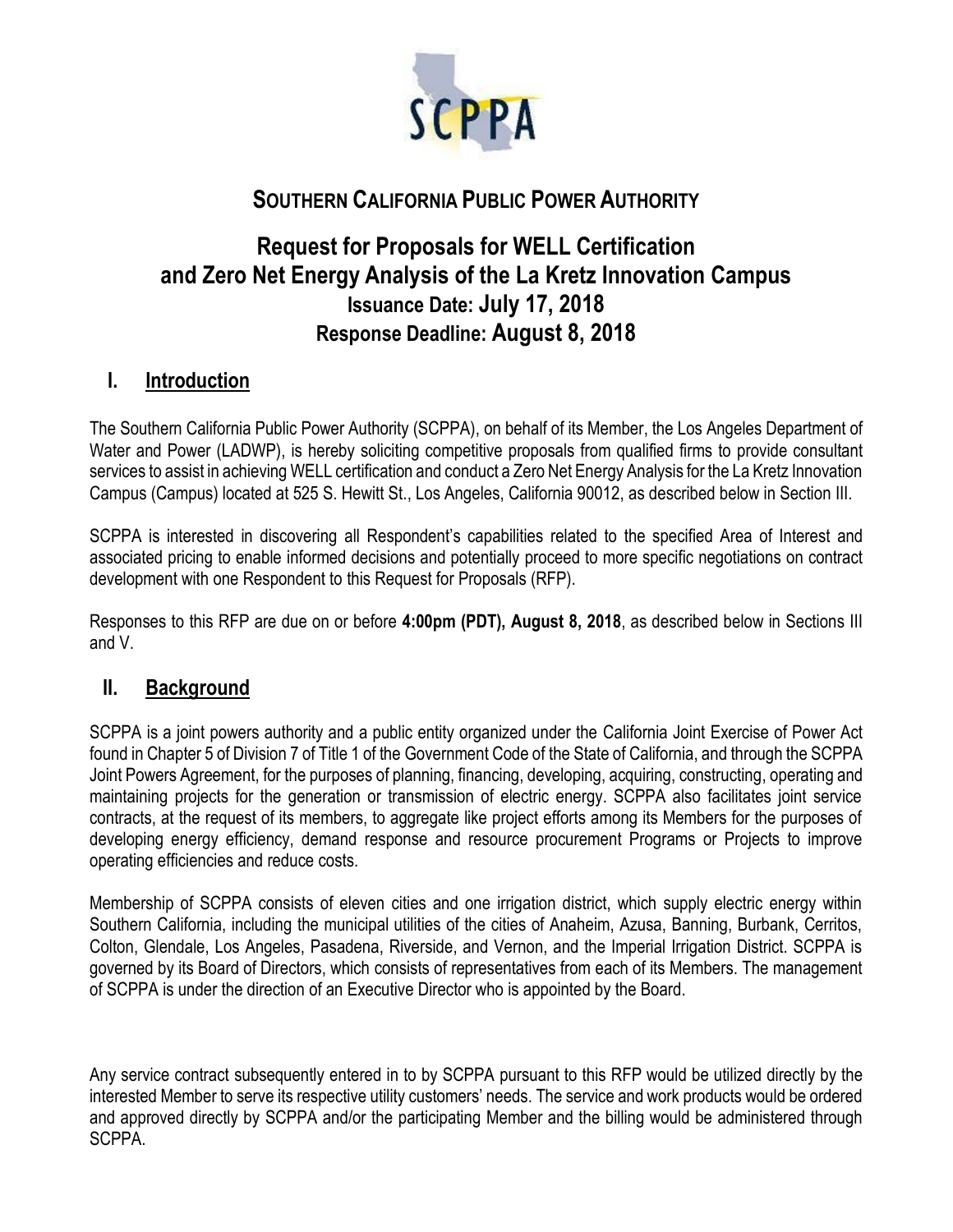## **III. Area of Interest**

SCPPA Member Los Angeles Department of Water and Power has expressed interest in securing a qualified consultant to provide services to assist LADWP achieve WELL certification and conduct a Zero Net Energy Analysis for its La Kretz Innovation Campus (Campus) as described below. The selected consultant will work with LADWP staff and the Los Angeles Cleantech Incubator (LACI), which serves as the facility manager of the Campus. The selected contractor may also assist, as necessary, LACI and LADWP to install devices and/or implement measures to achieve WELL Certification and reduce energy consumption at the Campus.

### **WELL Certification of the La Kretz Innovation Campus**

The WELL Building Standard combines best practices in design and construction with health and wellness features and examines the built environment as a vehicle to support human health, well-being and comfort. WELL-certified developments can lead to a built environment that helps to improve the comfort and performance of its occupants. This is achieved in part by implementing strategies, programs and technologies designed to encourage healthy, more active lifestyles and reducing occupant exposure to harmful chemicals and pollutants.

The facility manager LACI has already begun the registration process for WELL Certification. Selected consultant will assist and guide LACI to complete the certification process for the Campus. The Campus is slated to be the first public building in Los Angeles to be WELL Certified.

### • **Deliverables**

Selected consultant will develop a report describing the plan for achieving WELL Certification, including a detailed project schedule within one month of Task Order execution. The major elements for this plan should include:

- $\circ$  Registration (underway by LACI)
- o Documentation
- o Alternative Adherence Paths
- $\circ$  Curative Actions and Appeals
- o Precertification
- o Recertification

This plan should achieve WELL Certification no later than February 28, 2019. The plan is due to LADWP 60 days after Task Order execution.

Following submission of the Certification plan, the consultant shall continue assisting LADWP to ensure WELL Certification.

### **Zero Net Energy Analysis and Energy Efficiency Measure Implementation**

A Zero Net Energy or Net Zero building is a facility with the total amount of energy used by the building on an annual basis that is roughly equal to the amount of renewable energy created on the site. The State of California has set goals that all new residential buildings will be Zero Net Energy by 2020 and new commercial buildings will be Zero Net Energy by 2030.

The Consultant will provide services to assist LADWP toward making the La Kretz Innovation Campus a Net Zero building.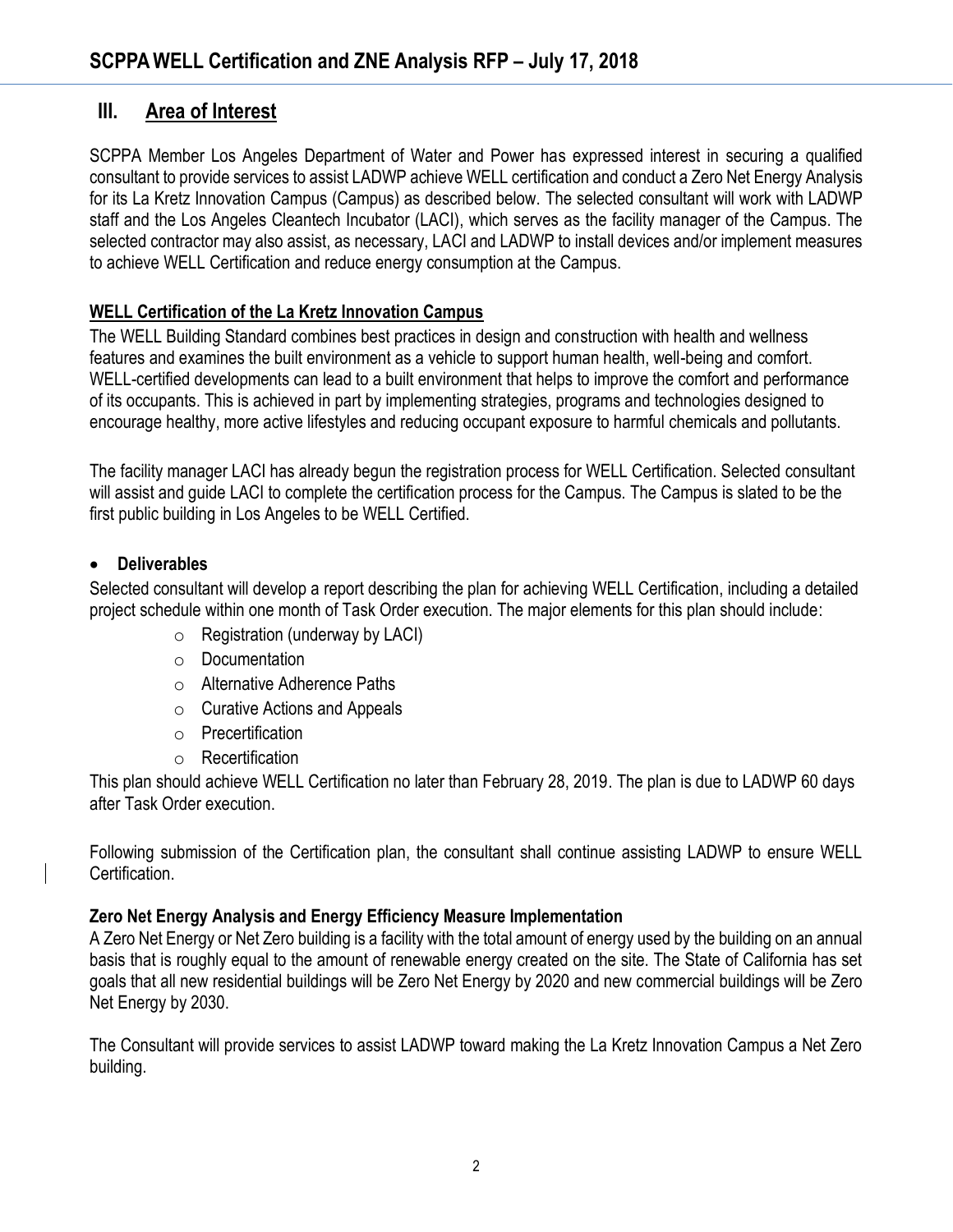#### • Deliverables

The selected consultant will:

- o Develop a project schedule to conduct a Zero Net Energy Analysis for the La Kretz Innovation Campus (Campus) and submit to LADWP no later than one month after Task Order execution.
- $\circ$  Conduct a Zero Net Energy Analysis for the Campus to be completed within two months of Task Order execution.
- o Meet weekly with designated LADWP and LACI staff.
- o Assist, as necessary, LADWP and LACI to install devices and/or implement measures to reduce energy consumption at the Campus.

LADWP may be interested in other WELL / ZNE programs in related areas or matters. Respondents are encouraged to include other areas of expertise and WELL / ZNE capabilities that they believe may be of interest to SCPPA and/or SCPPA Members.

#### **About the La Kretz Innovation Campus**

A fully renovated 60,000 square foot building located at 525 N Hewitt Streets in the Arts District of Downtown Los Angeles, the Campus comprises 3.2 acres and is owned by the Los Angeles Department of Water and Power.

The Campus features offices, conference rooms, R&D labs, prototype manufacturing workshop, and event spaces. In addition, the facility houses LADWP educational exhibits on energy efficiency, water conservation and the latest clean technologies. The Campus is directly adjacent to the Arts District Park also owned by LADWP and operated by the City of Los Angeles Recreation and Parks. The Campus has a 175 kilowatt photovoltaic solar canopy, greywater filtration system which provides irrigation to the adjacent park, bioswales, and a microgrid system to manage the energy load of the facility.

The Campus currently has 175 Kilowatt photovoltaic system along with a microgrid and battery system to manage the Campus load. LADWP is also in the early stages on examining appropriate retrofits needed to enhance the photovoltaic system and install addition energy efficiency measures to achieve Zero Net Energy or become near Zero Net Energy as possible. The Campus is also a living laboratory for LADWP Customers to learn about the latest developments in cleantech. This Zero Net Energy analysis will also serve as an educational demonstration site for LADWP customers to learn about the State's new Zero Net Energy policies and best practices for Zero Net Energy facilities. Upon selection and Task Order execution, the consultant will have full access to the Campus as necessary to successfully complete the services described.

## **Timeline / Schedule\***

| <b>SCPPA Electric Equipment and Efficiency WELL / ZNE Program RFP Selection Process</b> |                       |
|-----------------------------------------------------------------------------------------|-----------------------|
| <b>Schedule of Requirements</b>                                                         | <b>Target Date(s)</b> |
| <b>Issue RFP</b>                                                                        | July 17, 2018         |
| <b>Inquiry Deadline</b>                                                                 | July 30, 2018         |
| Responses Due                                                                           | August 8, 2018        |
| Review of Responses                                                                     | August 2018           |
| Interviews (if necessary)                                                               | August 2018           |
| Selection of Respondent(s)                                                              | September 2018        |

**\***Timeline/Schedule is subject to change.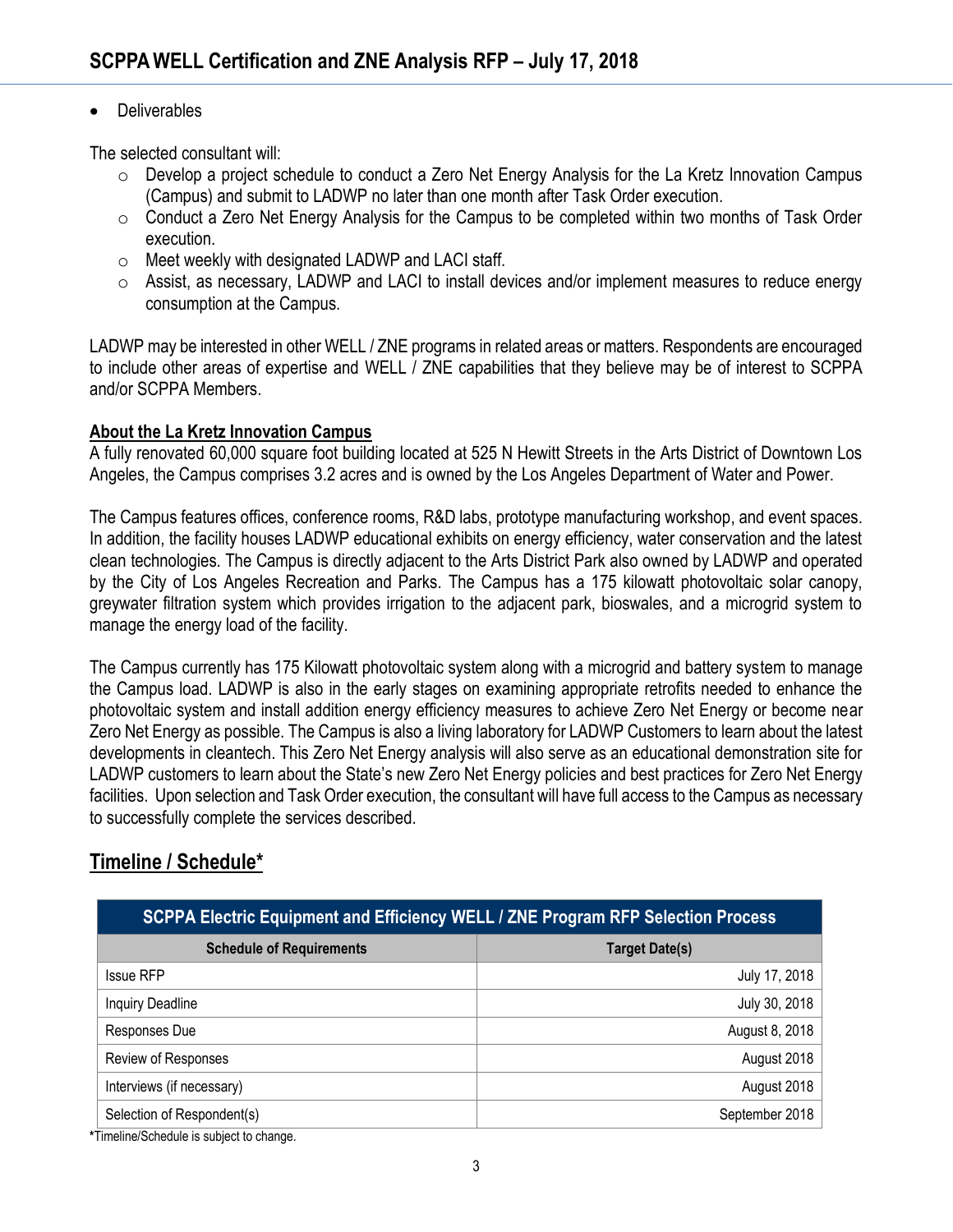### **IV. Proposal Submission Required Elements**

#### **1. Transmittal Letter Content:**

- a. A brief statement of the Respondent's understanding of the work to be done and commitment to perform the work as scheduled, including:
	- i) statement of work specifications; and
	- ii) reference to any proposed contractual terms and conditions required by the Respondent; and
	- iii) a summary of exceptions taken to the RFP requirements; and
	- iv) any and all expectations from SCPPA including, but not limited to: requirements definitions, strategy refinement, and staffing requirements to support the proposed project or program implementation.
- b. An officer authorized to bind must sign the proposal on behalf of the Respondent and must include the following declarations on the transmittal letter:

"This proposal is genuine, and not sham or collusive, nor made in the interest or in behalf of any person not herein named; the Respondent has not directly or indirectly induced or solicited any other Respondent to put in a sham bid, or any other person, firm or corporation to refrain from submitting a proposal; and the Respondent has not in any manner sought by collusion to secure for themselves an advantage over any other Respondent."

- **2. Respondent Information**: Provide legal name of Company or Individual, physical street address, the name(s) and title(s) of the individual(s) authorized to represent the Respondent, including telephone number(s) and email address(es).
- **3. Proposal:** Proposals must include a description of the proposed project or program, how it meets (or does not meet) each of the objectives of this RFP, and a detailed description addressing all of the Areas of Interest. Such submittals shall be no more than 10, double-sided, pages in length. Respondents may also include additional information or offerings for services, products, tasks, task elements and/or functions that may not be part of or included in the RFP but are deemed by the Respondent to be pertinent and potentially valuable to SCPPA or its Members. Any additional information provided to supplement the Respondent's Proposal, as defined directly above, shall be clearly marked as "Supplemental Information". SCPPA will have full discretionary authority to consider, accept and/or reject without cause such supplemental information that is not directly requested, included in or made part of the RFP.
- **4. Fees:** All price proposals should be made based on good faith estimates of the requirements defined in this RFP. Pricing for support services can be presented on a fixed-fee basis or on a time and materials (T&M) basis. One response from the same Respondent can include one or more fixed-fee offerings and one or more T&M offerings. T&M proposals should include all necessary details of the fees, labor rates and service charges associated with any and all service offerings, with an estimated number of hours required for all different levels of labor. These estimates shall not be binding but instead be used as benchmarks for comparative evaluation. Responses do not need to include, but Respondent shall be prepared to provide, a breakdown of the applicable overheads and fringe benefit costs that are part of any labor rates and other direct costs associated with the services to be performed.
- **5. Experience:** Respondent shall clearly identify project participants and management team, including:
	- a. Describe your firm's experience as may be applicable to this RFP, your organizational structure, management qualifications, and other contract related qualifications, including number of years firm has been in business.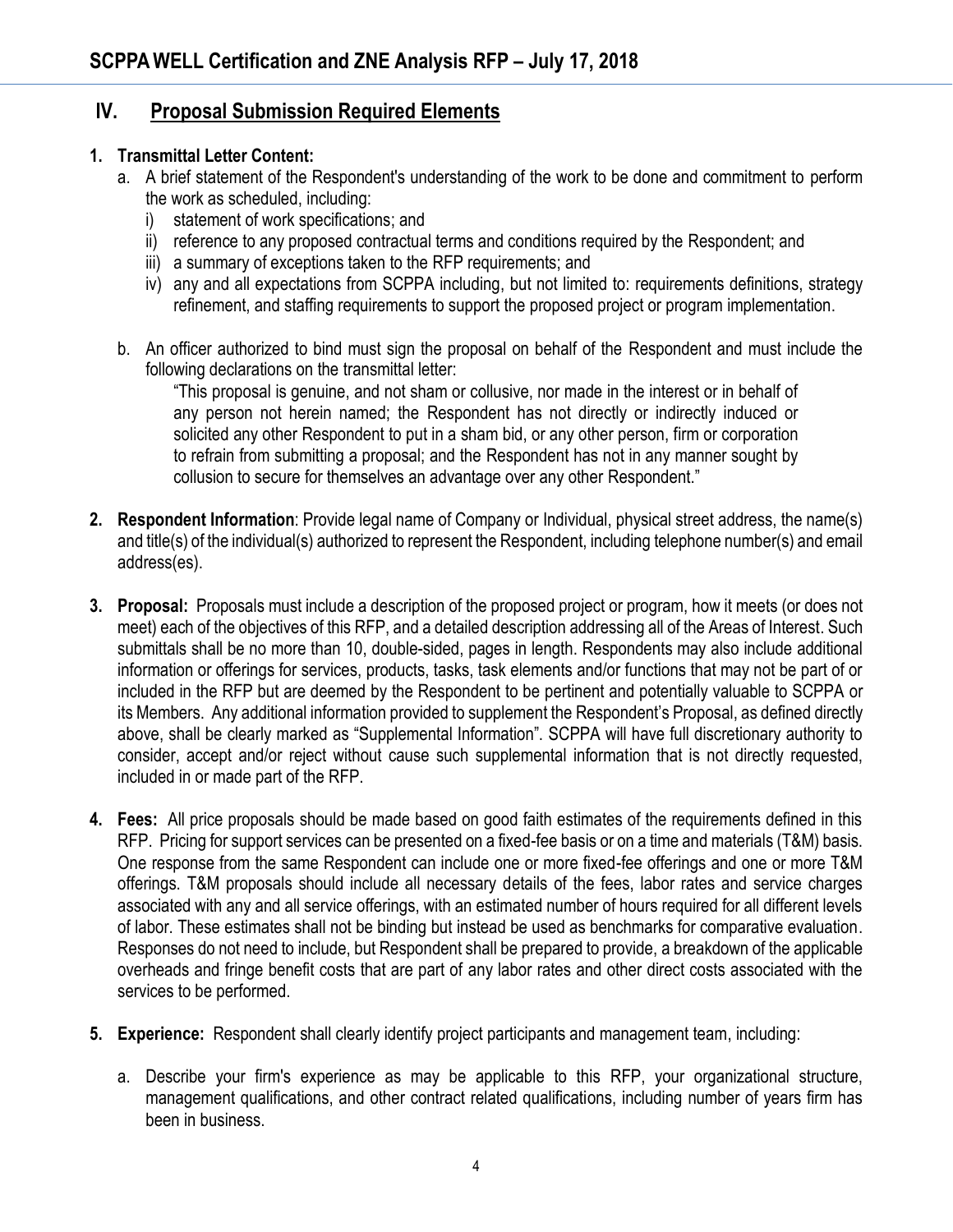- b. Specify key employees and describe their qualifications, experience and duties related to this RFP, including the office location(s) where work will be performed, in addition to the physical street address referenced above.
- c. Provide a commitment statement for the retention and use of key employees as proposed, their availability to initiate and sustain the proposal, as well as planned supplemental employees if key personnel are not available to assure project delivery.
- d. State whether Respondent will use subcontractors to perform services pursuant to the contract. Should the use of subcontractors be offered, the Respondent shall provide the same assurances of competence for the subcontractor, plus the demonstrated ability to manage and supervise the subcontracted work. Subcontractors shall not be allowed to further subcontract with others for work. The provisions of any contract resulting from this RFP shall apply to all subcontractors in the same manner as to the Respondent.
- e. Respondent shall indicate any and all pending litigation that could affect the viability of Respondent's proposal, continuance of existing contracts, operation or financial stability.

### **6. References:**

- a. Describe whether the Respondent has, within the last five (5) years, rendered any service to SCPPA or to any of SCPPA's Members, either as a contractor or subcontractor, either under the current Respondent's name or any other name or organization. If so, please provide details (status as prime or subcontractor, brief description of the contract, contract start and end date, the contract administrator name, and total actual contract expenditures).
- b. If the Respondent has not rendered any service within the last five (5) years to SCPPA or to any of SCPPA's Members, then please provide references over that period with the details described above including the counterparty for which services were provided.
- c. Identify existing related or relevant projects or programs which Respondent developed and/or operates that would demonstrate Respondent's capabilities in this area.
- d. Describe relevant program development and implementation experience, approach, and provide a list of references for similar projects completed.

# **V. Proposal Submission Delivery Requirements**

There will not be an initial Respondent's pre-bid conference associated with this RFP. Clarification questions may be addressed to **bcope@scppa.org**.

The deadline to submit questions on this RFP will be 4:00PM (PDT) on **July 30, 2018**. All questions should be submitted electronically via e-mail to: [bcope@scppa.org,](file://///app-server/data/RFPs_RFQs_RFIs/Public%20Benefits%20Committee/Paperless%20Rebate%20Automation/RFP/bcope@scppa.org) referencing **WELL / ZNE Services RFP** in the subject line. Answers to all questions will be provided to inquisitor via e-mail within 5 business days from the date received. Answers to questions that SCPPA, at its sole determination and discretion, deems to be substantive or that would place the inquisitor at a distinct and unfair advantage to other potential Respondents will be posted on SCPPA's website at <http://www.scppa.org/page/RFPs-Programs>within 7 business days from the date received, but no later than **August 8, 2018**. It is the responsibility of potential Respondents to review this website for any and all postings.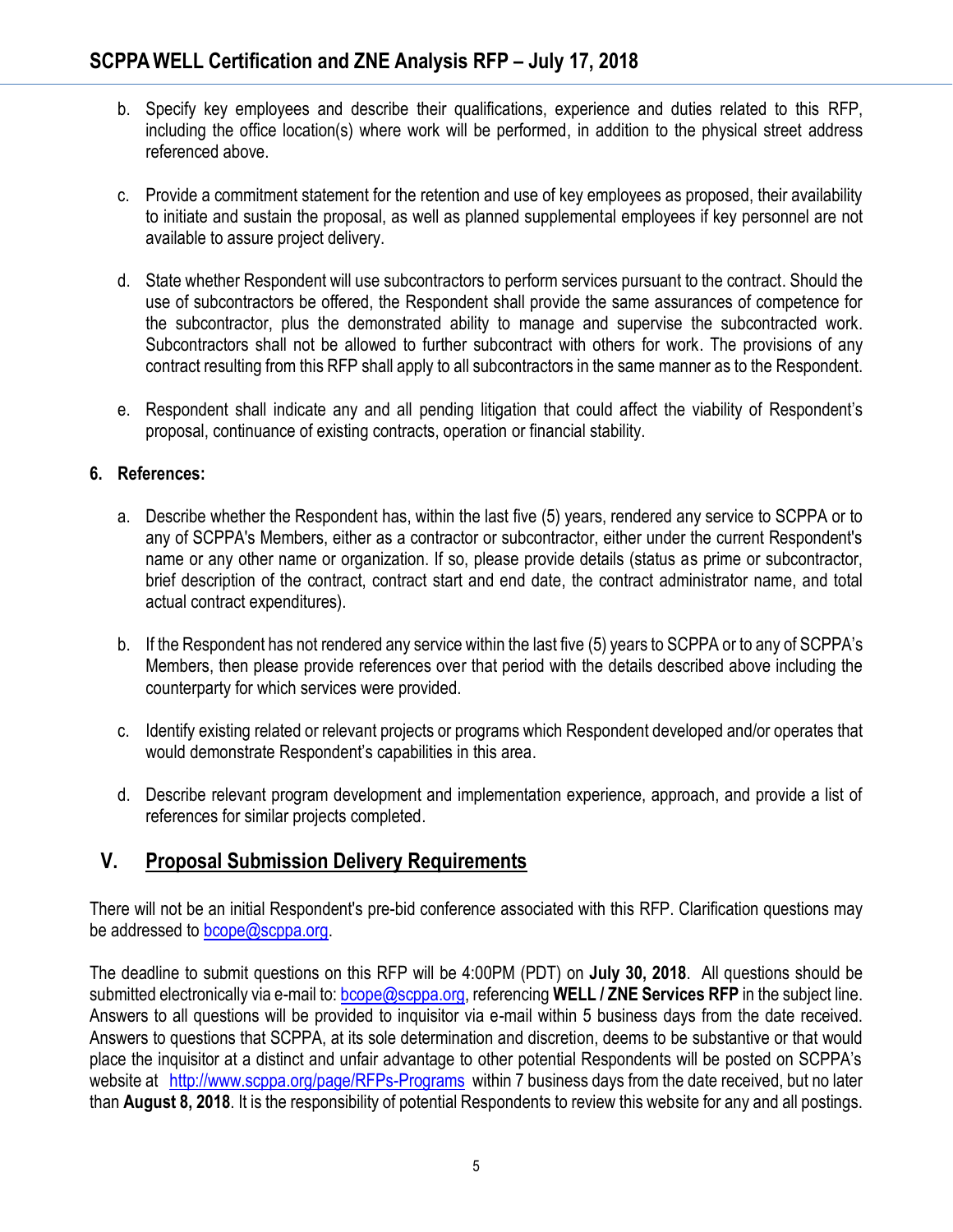One (1) electronic copy of your submittal must be e-mailed no later than 4:00 pm PST on **August 8, 2018**, to: [bcope@scppa.org](mailto:bcope@scppa.org) with Subject/Title as: **[Respondent Name] WELL / ZNE Services RFP Submittal**.

One (1) hard copy of your submittal can or may also be delivered to the address below no later than the time and date referenced above, but hard-copy submittal is not required.

> Southern California Public Power Authority **WELL / ZNE Services RFP** Attention: Bryan Cope 1160 Nicole Court Glendora, California 91740

No contact should be made with the Board of Directors, committees or working group representatives, or SCPPA Members concerning this RFP.

All information received by SCPPA in response to this RFP is subject to the California Public Records Act and may be subject to the California Brown Act and all submissions may be subject to review in the event of an audit.

# **VI. Terms and Conditions**

- 1. SCPPA reserves the right to cancel this RFP at any time, reject any and all proposals and to waive irregularities.
- 2. SCPPA shall determine at its sole discretion the value of any and/or all proposals including price and nonprice attributes.
- 3. Proposals may be sub-divided or combined with other proposals, at SCPPA's sole discretion.
- 4. SCPPA shall perform an initial screening evaluation to identify and eliminate any proposals that are, for example, not responsive to the RFP, do not meet the minimum requirements set forth in the RFP, are not economically competitive with other proposals, or are submitted by Respondents that lack appropriate creditworthiness, sufficient financial resources, or qualifications to provide dependable and reliable services for this RFP.
- 5. SCPPA reserves the right to submit follow up questions or inquiries to request clarification of information submitted and to request additional information from any one or more of the Respondents.
- 6. SCPPA reserves the right, without qualification and in its sole discretion, to accept or reject any or all proposals for any reason without explanation to the Respondent, or to make any award to that Respondent, who, in the opinion of SCPPA, will provide the most value to SCPPA and its Members.
- 7. SCPPA may decline to enter into any potential engagement agreement or contract with any Respondent, terminate negotiations with any Respondent, or to abandon the request for proposal process in its entirety.
- 8. SCPPA reserves the right to make an award, at its sole discretion, irrespective of price or technical ability, if SCPPA determines that to do so would result in the greatest value to SCPPA and its Members.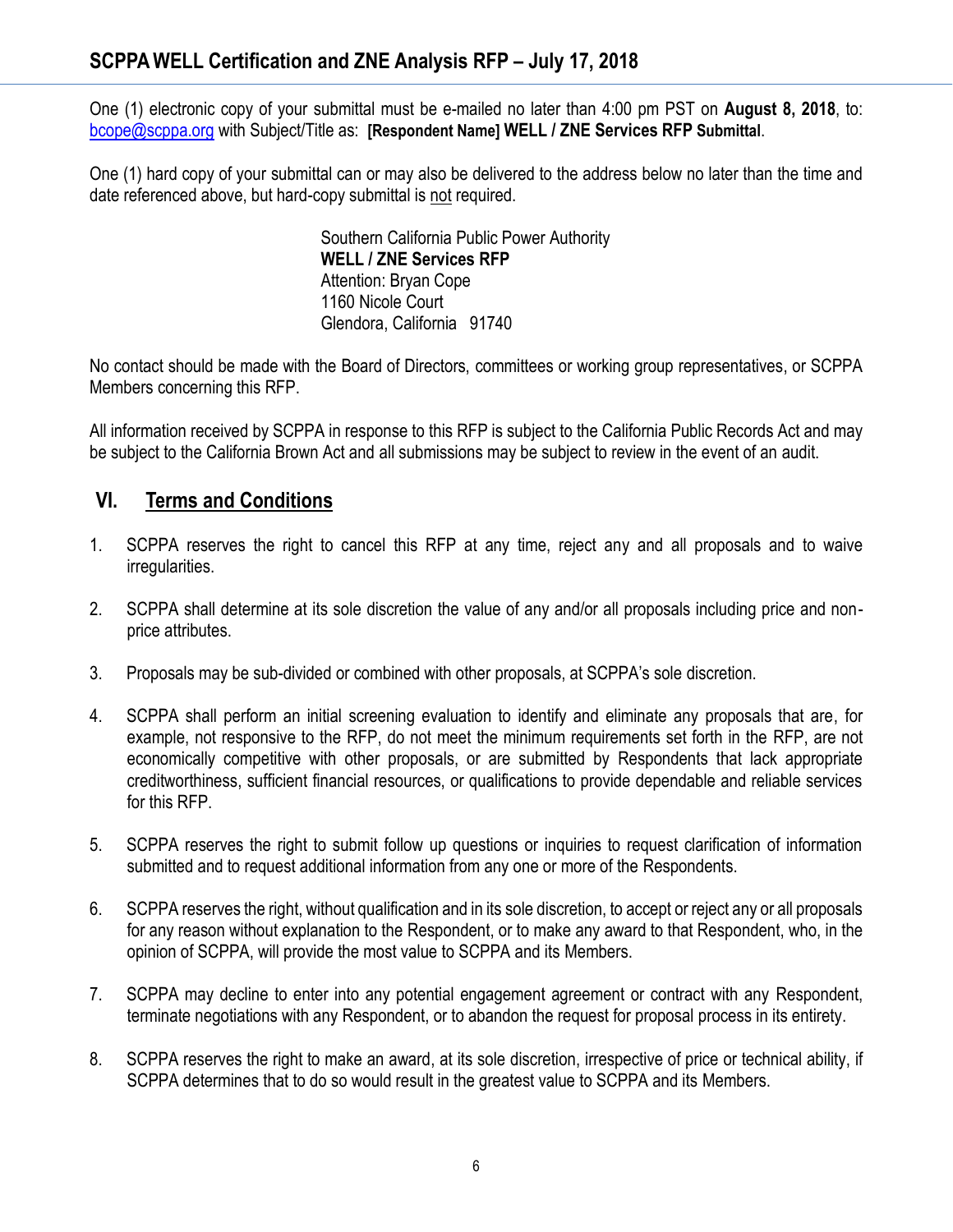- 9. Those Respondents who submit proposals agree to do so without legal recourse against SCPPA, its Members, their directors, officers, employees and agents for rejection of their proposal(s) or for failure to execute or act on their proposal for any reason.
- 10. SCPPA shall not be liable to any Respondent or party in law or equity for any reason whatsoever for any acts or omissions arising out of or in connection with this RFP.
- 11. SCPPA shall not be liable for any costs incurred by any Respondents in preparing any information for submission in connection with this RFP process or any, and all, costs resulting from responding to this RFP. Any, and all, such costs whatsoever shall remain the sole responsibility of the Respondent.
- 12. SCPPA may require certain performance assurances from Respondents prior to entering in to negotiations for work that may result from this RFP. Such assurances may potentially include a requirement that Respondents provide some form of performance security.
- 13. Prior to contract award, the successful Respondent shall supply a detailed breakdown of the applicable overheads and fringe benefit costs that are part of the labor rates and other direct costs associated with the services to be performed.
- 14. SCPPA Members, either collectively or individually may contact Respondents to discuss or enter into negotiations regarding a proposal. SCPPA is not responsible or liable for individual Members interactions with the Respondent which are not entirely conducted through SCPPA or at SCPPA's option or election to engage the Respondent as defined within the RFP.
- 15. Submission of a Proposal constitutes acknowledgement that the Respondent has read and agrees to be bound by the terms and specifications of this RFP and any addenda subsequently issued by SCPPA.
- 16. Information in this RFP is accurate to the best of SCPPA's and its Members' knowledge but is not guaranteed to be correct. Respondents are expected to complete all due diligence activities prior to entering into any final contract negotiations with SCPPA.
- 17. SCPPA reserves the right to reject any Proposal for any reason without cause. SCPPA reserves the right to enter in to relationships with more than one Respondent, can choose not to proceed with any Respondent with respect to one or more categories of services, and can choose to suspend this RFP or to issue a new RFP that would supersede and replace this RFP.

# **VII. Additional Requirements for Proposal**

- **1. Consideration of Responses:** Submitted proposals should be prepared simply and economically, without the inclusion of unnecessary promotional materials. Proposals should be submitted on recycled paper that has a minimum of thirty percent (30%) post-consumer recycled content and duplex copied (double-sided pages) where possible.
- **2. Insurance, Licensing, or other Certification:** If selected, the Respondent will be required to maintain sufficient insurance, licenses, or other required certifications for the type of work being performed. SCPPA or its Members may require specific insurance coverage to be established and maintained during the completion of work and as a condition of award or continuation of contract.